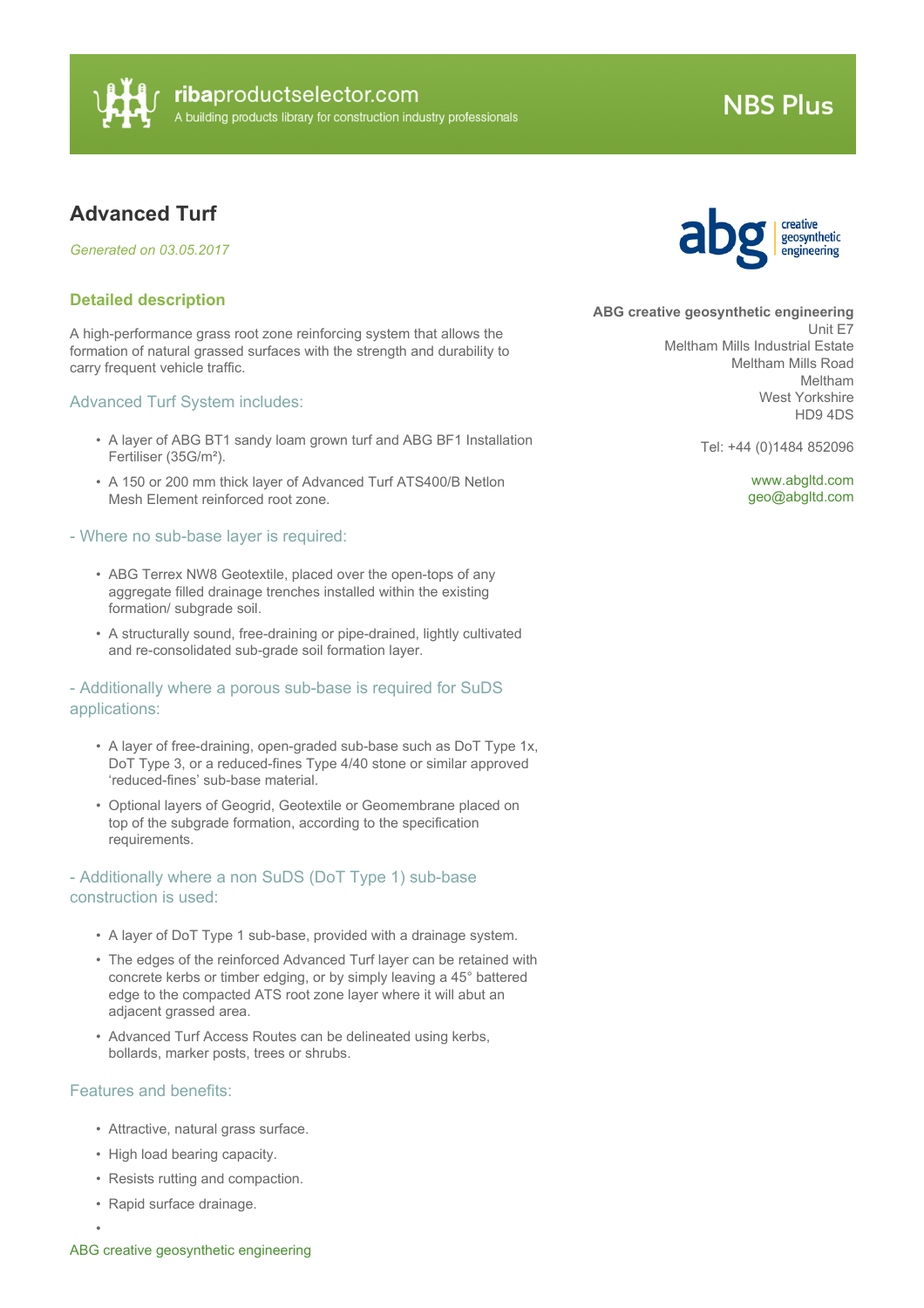

Provides source control for Sustainable Drainage (SuDS).

# Applications:

- Multi-use event areas.
- Emergency vehicle access roads.
- HGV access.
- Overspill car parks.
- Sports surfacing.
- Amenity areas.
- SuDS source control.

# **Product guidance - As Standard**

#### Material:

Polypropylene homopolymer.

Colour:

Brown.

Size:

100 x 50 mm.

Density:

0.905-0.908 g/cm<sup>3</sup>.

Tensile strength:

3.3 kN/m (longitudinal and transverse).

Mesh/ root zone blend ratio:

5.4 kg/ 1m<sup>3</sup>.

#### **Product specification**

#### Manufacturer

| - Name:    | ABG creative geosynthetic engineering                                                          |
|------------|------------------------------------------------------------------------------------------------|
| - Web:     | www.abgltd.com                                                                                 |
| - Fmail:   | geo@abgltd.com                                                                                 |
| - Tel:     | +44 (0)1484 852096                                                                             |
| - Fax:     | +44 (0)1484 851562                                                                             |
| - Address: | Unit E7. Meltham Mills Industrial Estate. Meltham Mills<br>Road.Meltham.West Yorkshire HD9 4DS |

**Product reference** Advanced Turf